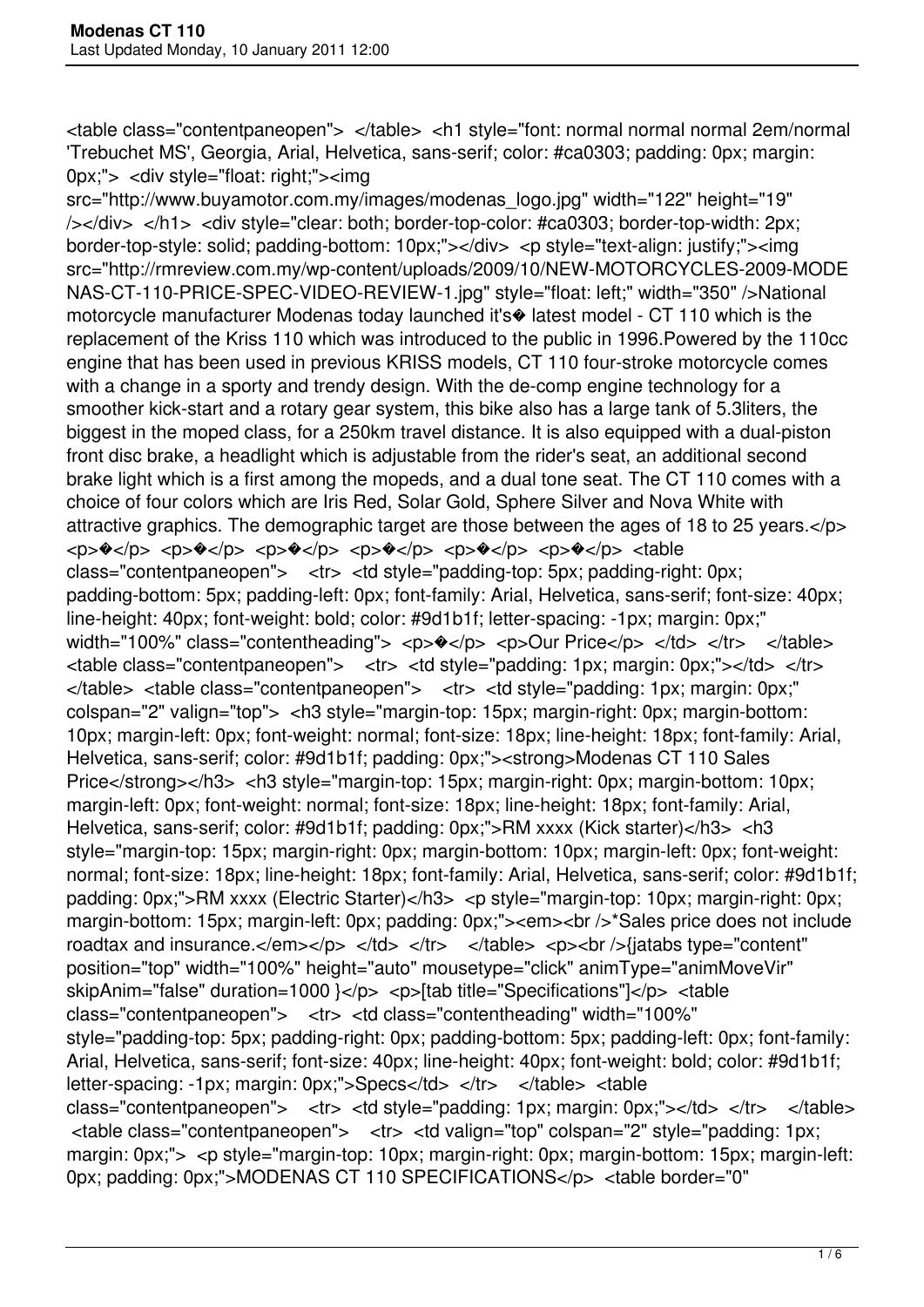width="550"> <tr> <td width="343" style="padding: 1px; margin:

0px;"> < strong>ENGINE </ strong> </ td> < td width="343" style="padding: 1px; margin: 0px;" $>\lt$ tto <  $\lt$ tr > tr <  $\lt$ etd style="background-color: #ececec; padding: 1px; margin: 0px;" >  $\lt$ ptstyle="margin-top: 10px; margin-right: 0px; margin-bottom: 15px; margin-left: 0px; padding: 0px;">Engine Type</p> </td> <td style="background-color: #ececec; padding: 1px; margin: 0px;">4-stroke single cylinder SOHC Air cooled</td> </tr> <tr> <td style="padding: 1px; margin: 0px;"> <p style="margin-top: 10px; margin-right: 0px; margin-bottom: 15px; margin-left: 0px; padding: 0px;">Bore & Stroke(mm)</p> </td> <td style="padding: 1px; margin: 0px;">53 x 50.6 mm</td> </tr> <tr> <td style="background-color: #ececec; padding: 1px; margin: 0px;">Piston displacement(cm $\bullet$ )</td> <td style="background-color: #ececec; padding: 1px; margin: 0px;">111 cc</td> </tr> <tr> <td width="343" style="padding: 1px; margin: 0px;">Compression Ratio</td> <td width="343" style="padding: 1px; margin: 0px;">9:3</td> </tr> <tr> <td style="background-color: #ececec; padding: 1px; margin: 0px;">Carburetor</td>  $\lt$ td style="background-color: #ececec; padding: 1px; margin: 0px;">Keihin PB18 x 1 $\lt$ /td>  $\lt$ /tr> <tr> <td style="padding: 1px; margin: 0px;">Starter system</td> <td style="padding: 1px; margin: 0px;">Kick and Eletric Starter</td> </tr> <tr> <td style="background-color: #ececec; padding: 1px; margin: 0px;">Lubrication system</td> <td style="background-color: #ececec; padding: 1px; margin: 0px;">Forced lubrication wet</td> </tr> <tr> <td style="padding: 1px; margin: 0px;">Ignition System</td> <td style="padding: 1px; margin: 0px;">Magneto to CD1</td> </tr> <tr> <td style="background-color: #ececec; padding: 1px; margin: 0px;"><strong>Transmission</strong></td> <td style="background-color: #ececec; padding: 1px; margin: 0px;"><br />>/td> </tr> <tr> <td style="padding: 1px; margin: 0px;">Type</td> <td style="padding: 1px; margin: 0px;">4-SPEED ROTARY</td> </tr> <tr> <td style="background-color: #ececec; padding: 1px; margin: 0px;"> <p style="margin-top: 10px; margin-right: 0px; margin-bottom: 15px; margin-left: 0px; padding: 0px;">Clutch</p> </td> <td style="background-color: #ececec; padding: 1px; margin: 0px;">Centrifugal and wet multiple disc</td> </tr> <tr> <td style="padding: 1px; margin: 0px;">Primary Reduction Ratio</td> <td style="padding: 1px; margin: 0px;">3.048 (64/21)</td> </tr> <tr> <td style="background-color: #ececec; padding: 1px; margin: 0px;">Final Reduction Ratio</td> <td style="background-color: #ececec; padding: 1px; margin: 0px;">3.0  $(42/14)$  </td> </tr> <tr> <td style="padding: 1px; margin: 0px;">Driving System</td> <td style="padding: 1px; margin: 0px;">Chain</td> </tr> <tr> <td style="background-color: #ececec; padding: 1px; margin: 0px;"> < strong>Chassis </ strong> </ td> < td style="background-color: #ececec; padding: 1px; margin: 0px;"><br />>>/>></td> </tr> <tr> <td style="padding: 1px; margin: 0px;">Type</td> <td style="padding: 1px; margin: 0px;">Pipe backbone</td> </tr> <tr> <td style="background-color: #ececec; padding: 1px; margin: 0px;">Front Suspension</td> <td style="background-color: #ececec; padding: 1px; margin: 0px;">Telescopic fork</td> </tr> <tr> <td style="padding: 1px; margin: 0px;">Rear Suspension</td> <td style="padding: 1px; margin: 0px;">Trailing swing arm suspension</td> </tr> <tr> <td style="background-color: #ececec; padding: 1px; margin: 0px;">Front Brake</td> <td style="background-color: #ececec; padding: 1px; margin: 0px;">Disc 220 mm</td> </tr> <tr> <td style="padding: 1px; margin: 0px;">Rear Brake</td> <td style="padding: 1px; margin: 0px;">Drum 110 mm</td> </tr> <tr> <td style="background-color: #ececec; padding: 1px; margin: 0px;">Electrical System</td> <td style="background-color: #ececec; padding: 1px; margin: 0px;"></td> </tr> <tr> <td style="padding: 1px; margin: 0px;">Battery</td> <td style="padding: 1px; margin: 0px;">12 V 3 Ah</td> </tr> </table> </td> </td> </td> </table> <p>[/tab]</p> <p>[tab title="Colors"]</p>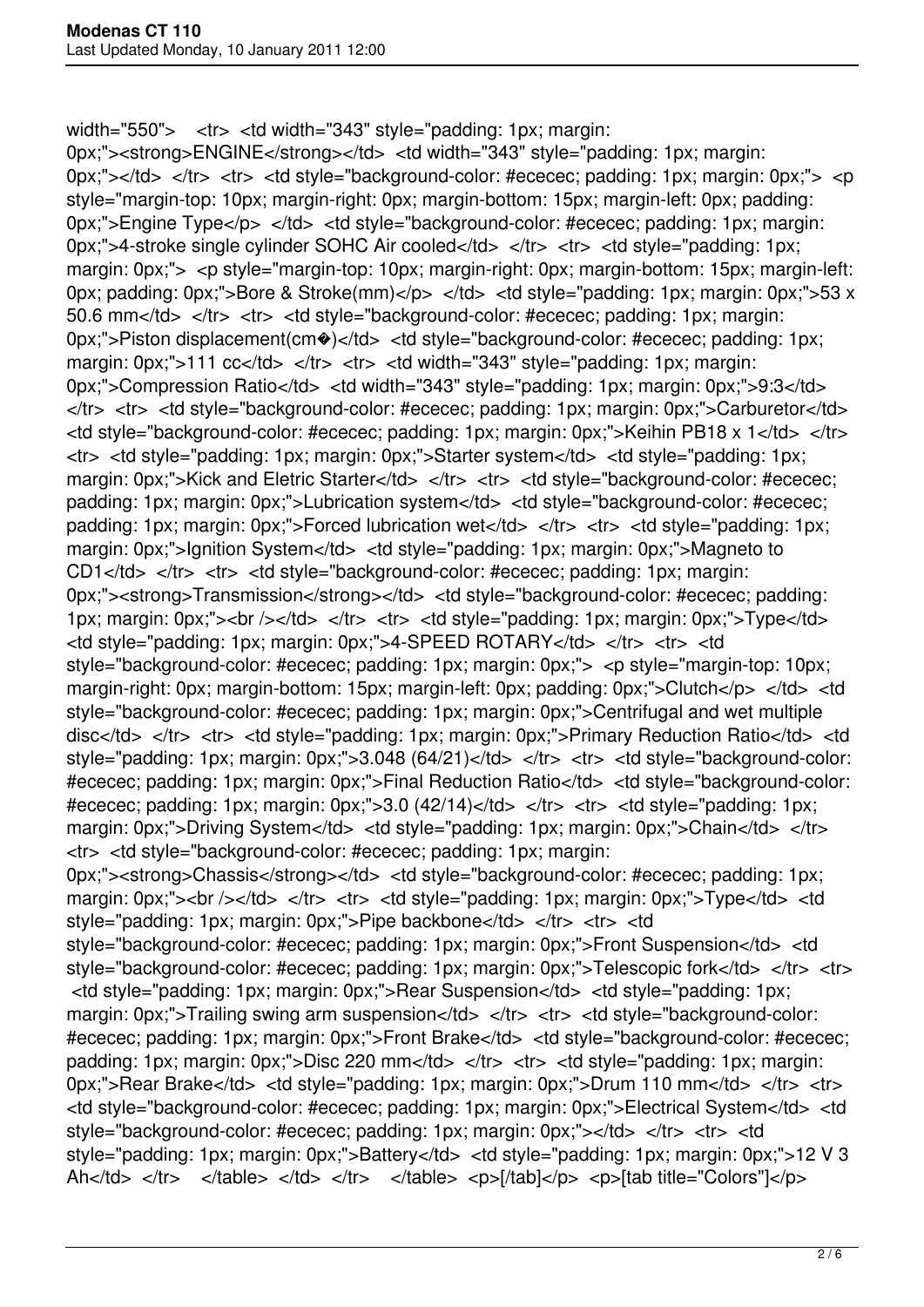<table class="contentpaneopen"> <tr> <td class="contentheading" width="100%" style="padding-top: 5px; padding-right: 0px; padding-bottom: 5px; padding-left: 0px; font-family: Arial, Helvetica, sans-serif; font-size: 40px; line-height: 40px; font-weight: bold; color: #9d1b1f; letter-spacing: -1px; margin: 0px;">Colors</td> </tr> </table> <p> $\diamond$ </p> <table class="contentpaneopen"> <tr> <td valign="top" colspan="2" style="padding: 1px; margin: 0px;"> <table border="0" style="margin-bottom: 8px;"> <tr> <td style="padding: 1px; margin: 0px;"> < br /> </td> <td width="10px" style="padding: 1px; margin: 0px;"> <img src="images/stories/kokmotor/ct110-white.jpg" width="255" height="195" alt="ct110-white" /></td> <td style="padding: 1px; margin: 0px;">Nova White</td> </tr> </table> <table border="0" style="margin-bottom: 8px;"> <tr> <td style="padding: 1px; margin: 0px;"><br /></td> <td width="10px" style="padding: 1px; margin: 0px;"><img src="images/stories/kokmotor/ct110-gold.png" width="281" height="168" alt="ct110-gold" /></td> <td style="padding: 1px; margin: 0px;">Suria Gold</td> </tr> </table> <table border="0" style="margin-bottom: 8px;"> <tr> <td style="padding: 1px; margin: 0px;"><br /></td> <td width="10px" style="padding: 1px; margin: 0px;"><img src="images/stories/kokmotor/ct110-silver.png" width="288" height="174" alt="ct110-silver" /></td> <td style="padding: 1px; margin: 0px;">Sfera Silver</td> </tr> </table> <table border="0" style="margin-bottom: 8px;"> <tr> <td style="padding: 1px; margin: 0px;"><br /></td> <td width="10px" style="padding: 1px; margin: 0px;"><img src="images/stories/kokmotor/ct110-red.png" width="286" height="174" alt="ct110-red" /></td> <td style="padding: 1px; margin: 0px;">Iris Red</td> </tr> </table> </td> </tr> </table> <p>[/tab]</p> <p>[tab title="Payment Scheme"]</p> <b> <table class="contentpaneopen" style="cursor: default; border: 1px dashed #bbbbbb;"> <tr> <td width="100%" class="contentheading" style="color: #9d1b1f; font-family: Arial, Helvetica, sans-serif; font-size: 40px; cursor: text; padding-top: 5px; padding-right: 0px; padding-bottom: 5px; padding-left: 0px; line-height: 40px; font-weight: bold; letter-spacing: -1px; margin: 0px; border: 1px dashed #bbbbbb;">Aeon-Xpress</td> </tr> </table> <table class="contentpaneopen" style="cursor: default; border: 1px dashed #bbbbbb;"> <tr> <td style="color: #000000; font-family: Verdana, Arial, Helvetica, sans-serif; font-size: 11px; cursor: text; padding: 1px; margin: 0px; border: 1px dashed #bbbbbb;"></td> </tr> </table> <table class="contentpaneopen" style="cursor: default; border: 1px dashed #bbbbbb;"> <tr> <td colspan="2" valign="top" style="color: #000000; font-family: Verdana, Arial, Helvetica, sans-serif; font-size: 11px; cursor: text; padding: 1px; margin: 0px; border: 1px dashed #bbbbbb;"> <div id="hplogo" style="padding: 0px; margin: 0px;"><br /> <h2 style="font-size: 24px; color: #323232; margin-top: 25px; margin-right: 0px; margin-bottom: 10px; margin-left: 0px; font-weight: normal; line-height: 24px; font-family: Arial, Helvetica, sans-serif; text-align: center; width: 500px; background-color: #f0f0ee; padding: 6px;">Modenas CT 110 Easy�Payment Scheme</h2> <table align="center" border="0" style="cursor: default; border: 1px dashed #bbbbbb;"> <tr> <td style="color: #000000; font-family: Verdana, Arial, Helvetica, sans-serif; font-size: 11px; cursor: text; padding: 1px; margin: 0px; border: 1px dashed #bbbbbb;"><br /></td> <td width="30px" style="color: #000000; font-family: Verdana, Arial, Helvetica, sans-serif; font-size: 11px; cursor: text; padding: 1px; margin: 0px; border: 1px dashed #bbbbbb;"></td> <td style="color: #000000; font-family: Verdana, Arial, Helvetica, sans-serif; font-size: 11px; cursor: text; padding: 1px; margin: 0px; border: 1px dashed #bbbbbb;"> <h3 style="font-size: 18px; color: #9d1b1f; margin-top: 15px; margin-right: 0px; margin-bottom: 10px; margin-left: 0px; font-weight: normal; line-height: 18px; font-family: Arial, Helvetica, sans-serif; padding: 0px;"><a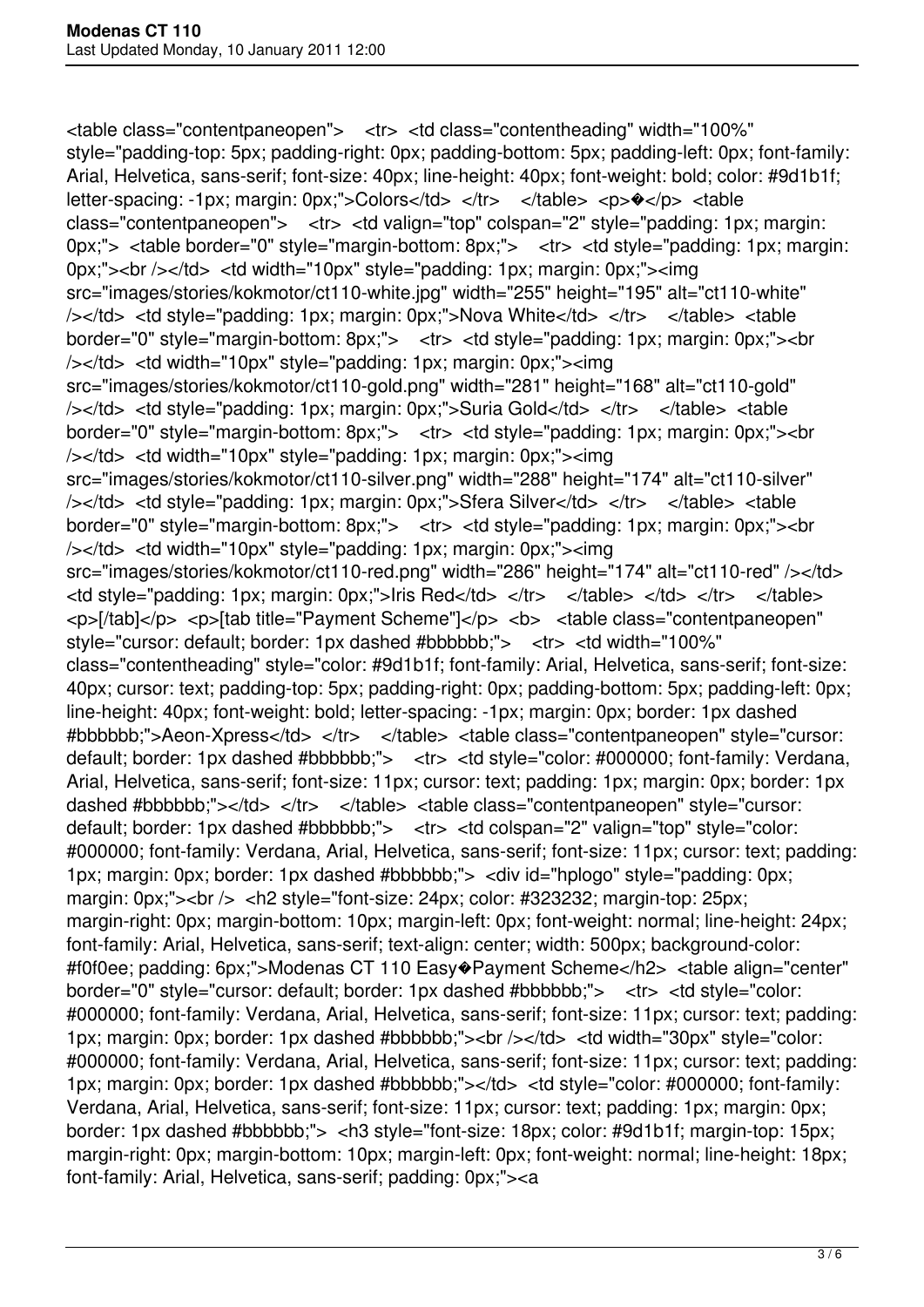href="index.php?option=com\_content&view=article&id=102&Itemid=236" style="color: #417cab; text-decoration: none;">Please click here to contact us</a></h3> </td> </tr> </table> <h4 style="font-size: 16px; color: #323232; margin-top: 15px; margin-right: 0px; margin-bottom: 10px; margin-left: 0px; font-weight: normal; line-height: 16px; font-family: Arial, Helvetica, sans-serif; padding: 0px;">RM X Down Payment (X% per month)</h4> <table width="580" border="0" style="cursor: default; text-align: center; height: 52px; border: 1px dashed #bbbbbb;"> <tr> <td style="color: #000000; font-family: Verdana, Arial, Helvetica, sans-serif; font-size: 11px; cursor: text; background-color: #f0f0ee; padding: 1px; margin: 0px; border: 1px dashed #bbbbbb;">Sales Price</td> <td style="color: #000000; font-family: Verdana, Arial, Helvetica, sans-serif; font-size: 11px; cursor: text; background-color: #f0f0ee; padding: 1px; margin: 0px; border: 1px dashed #bbbbbb;">D/payment</td> <td style="color: #000000; font-family: Verdana, Arial, Helvetica, sans-serif; font-size: 11px; cursor: text; background-color: #f0f0ee; padding: 1px; margin: 0px; border: 1px dashed #bbbbbb;">1 Year /�<br />Monthly</td> <td style="color: #000000; font-family: Verdana, Arial, Helvetica, sans-serif; font-size: 11px; cursor: text; background-color: #f0f0ee; padding: 1px; margin: 0px; border: 1px dashed #bbbbbb;">2 Year / $\triangleleft$  <br />Monthly</td> <td style="color: #000000; font-family: Verdana, Arial, Helvetica, sans-serif; font-size: 11px; cursor: text; background-color: #f0f0ee; padding: 1px; margin: 0px; border: 1px dashed #bbbbbb;">3 Year /<br />Monthly</td> <td style="color: #000000; font-family: Verdana, Arial, Helvetica, sans-serif; font-size: 11px; cursor: text; background-color: #f0f0ee; padding: 1px; margin: 0px; border: 1px dashed #bbbbbb;">4 Year /<br />Monthly</td> <td style="color: #000000; font-family: Verdana, Arial, Helvetica, sans-serif; font-size: 11px; cursor: text; background-color: #f0f0ee; padding: 1px; margin: 0px; border: 1px dashed #bbbbbb;">Ins.<br />br />A/R</td> </tr> <tr> <td style="color: #000000; font-family: Verdana, Arial, Helvetica, sans-serif; font-size: 11px; cursor: text; padding: 1px; margin: 0px; border: 1px dashed #bbbbbb;">x,xxx</td> <td style="color: #000000; font-family: Verdana, Arial, Helvetica, sans-serif; font-size: 11px; cursor: text; padding: 1px; margin: 0px; border: 1px dashed #bbbbbb;">xxx</td> <td style="color: #000000; font-family: Verdana, Arial, Helvetica, sans-serif; font-size: 11px; cursor: text; padding: 1px; margin: 0px; border: 1px dashed #bbbbbb;">xx</td> <td style="color: #000000; font-family: Verdana, Arial, Helvetica, sans-serif; font-size: 11px; cursor: text; padding: 1px; margin: 0px; border: 1px dashed #bbbbbb;">xx</td> <td style="color: #000000; font-family: Verdana, Arial, Helvetica, sans-serif; font-size: 11px; cursor: text; padding: 1px; margin: 0px; border: 1px dashed #bbbbbb;">xx</td> <td style="color: #000000; font-family: Verdana, Arial, Helvetica, sans-serif; font-size: 11px; cursor: text; padding: 1px; margin: 0px; border: 1px dashed #bbbbbb;">xx</td> <td style="color: #000000; font-family: Verdana, Arial, Helvetica, sans-serif; font-size: 11px; cursor: text; padding: 1px; margin: 0px; border: 1px dashed #bbbbbb;">xx</td> </tr> </table> <h4 style="font-size: 16px; color: #323232; margin-top: 15px; margin-right: 0px; margin-bottom: 10px; margin-left: 0px; font-weight: normal; line-height: 16px; font-family: Arial, Helvetica, sans-serif; padding: 0px;">Lowest Down Payment (xx% per month)�Hot Value!</h4> <table border="0" style="cursor: default; text-align: center; width: 580px; border: 1px dashed #bbbbbb;"> <tr> <td style="color: #000000; font-family: Verdana, Arial, Helvetica, sans-serif; font-size: 11px; cursor: text; background-color: #f0f0ee; padding: 1px; margin: 0px; border: 1px dashed #bbbbbb;">Sales Price</td> <td style="color: #000000; font-family: Verdana, Arial, Helvetica, sans-serif; font-size: 11px; cursor: text; background-color: #f0f0ee; padding: 1px; margin: 0px; border: 1px dashed #bbbbbb;">D/payment</td> <td style="color: #000000; font-family: Verdana, Arial, Helvetica, sans-serif; font-size: 11px; cursor: text; background-color: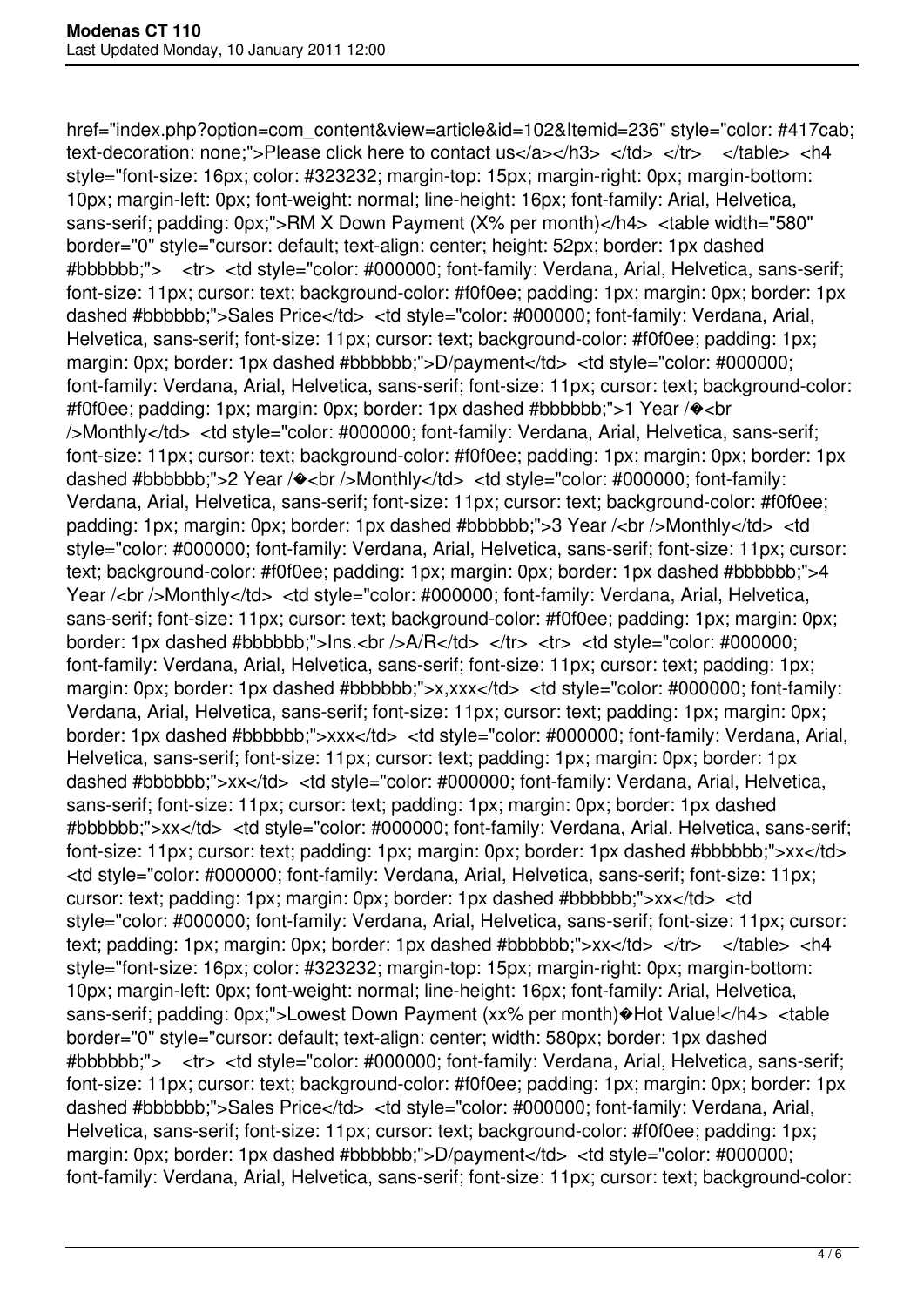#f0f0ee; padding: 1px; margin: 0px; border: 1px dashed #bbbbbb;">1 Year /�<br />Monthly</td> <td style="color: #000000; font-family: Verdana, Arial, Helvetica, sans-serif; font-size: 11px; cursor: text; background-color: #f0f0ee; padding: 1px; margin: 0px; border: 1px dashed #bbbbbb;">2 Year /<br />Monthly</td> <td style="color: #000000; font-family: Verdana, Arial, Helvetica, sans-serif; font-size: 11px; cursor: text; background-color: #f0f0ee; padding: 1px; margin: 0px; border: 1px dashed #bbbbbb;">3 Year /<br />Monthly</td> <td style="color: #000000; font-family: Verdana, Arial, Helvetica, sans-serif; font-size: 11px; cursor: text; background-color: #f0f0ee; padding: 1px; margin: 0px; border: 1px dashed #bbbbbb;">4 Year /<br />Monthly</td> <td style="color: #000000; font-family: Verdana, Arial, Helvetica, sans-serif; font-size: 11px; cursor: text; background-color: #f0f0ee; padding: 1px; margin: 0px; border: 1px dashed #bbbbbb;">Ins.<br />br />A/R</td> </tr> <tr> <td style="color: #000000; font-family: Verdana, Arial, Helvetica, sans-serif; font-size: 11px; cursor: text; padding: 1px; margin: 0px; border: 1px dashed #bbbbbb;">x,xxx</td> <td style="color: #000000; font-family: Verdana, Arial, Helvetica, sans-serif; font-size: 11px; cursor: text; padding: 1px; margin: 0px; border: 1px dashed #bbbbbb;">x,xxx</td> <td style="color: #000000; font-family: Verdana, Arial, Helvetica, sans-serif; font-size: 11px; cursor: text; padding: 1px; margin: 0px; border: 1px dashed #bbbbbb;">xx</td> <td style="color: #000000; font-family: Verdana, Arial, Helvetica, sans-serif; font-size: 11px; cursor: text; padding: 1px; margin: 0px; border: 1px dashed #bbbbbb;">xx</td> <td style="color: #000000; font-family: Verdana, Arial, Helvetica, sans-serif; font-size: 11px; cursor: text; padding: 1px; margin: 0px; border: 1px dashed #bbbbbb;">xx</td> <td style="color: #000000; font-family: Verdana, Arial, Helvetica, sans-serif; font-size: 11px; cursor: text; padding: 1px; margin: 0px; border: 1px dashed #bbbbbb;">xx</td> <td style="color: #000000; font-family: Verdana, Arial, Helvetica, sans-serif; font-size: 11px; cursor: text; padding: 1px; margin: 0px; border: 1px dashed #bbbbbb;">xx</td> </tr> </table> <h4 style="font-size: 16px; color: #323232; margin-top: 15px; margin-right: 0px; margin-bottom: 10px; margin-left: 0px; font-weight: normal; line-height: 16px; font-family: Arial, Helvetica, sans-serif; padding: 0px;">Standard Down Payment (xx% per month)</h4> <table border="0" style="cursor: default; text-align: center; width: 580px; border: 1px dashed #bbbbbb;"> <tr> <td style="color: #000000; font-family: Verdana, Arial, Helvetica, sans-serif; font-size: 11px; cursor: text; background-color: #f0f0ee; padding: 1px; margin: 0px; border: 1px dashed #bbbbbb;">Sales Price</td> <td style="color: #000000; font-family: Verdana, Arial, Helvetica, sans-serif; font-size: 11px; cursor: text; background-color: #f0f0ee; padding: 1px; margin: 0px; border: 1px dashed #bbbbbb;">D/payment</td> <td style="color: #000000; font-family: Verdana, Arial, Helvetica, sans-serif; font-size: 11px; cursor: text; background-color: #f0f0ee; padding: 1px; margin: 0px; border: 1px dashed #bbbbbb;">1 Year /<br />br />Monthly</td> <td style="color: #000000; font-family: Verdana, Arial, Helvetica, sans-serif; font-size: 11px; cursor: text; background-color: #f0f0ee; padding: 1px; margin: 0px; border: 1px dashed #bbbbbb;">2 Year /<br />Monthly</td> <td style="color: #000000; font-family: Verdana, Arial, Helvetica, sans-serif; font-size: 11px; cursor: text; background-color: #f0f0ee; padding: 1px; margin: 0px; border: 1px dashed #bbbbbb;">3 Year /<br />Monthly</td> <td style="color: #000000; font-family: Verdana, Arial, Helvetica, sans-serif; font-size: 11px; cursor: text; background-color: #f0f0ee; padding: 1px; margin: 0px; border: 1px dashed #bbbbbb;">4 Year /<br />Monthly</td> <td style="color: #000000; font-family: Verdana, Arial, Helvetica, sans-serif; font-size: 11px; cursor: text; background-color: #f0f0ee; padding: 1px; margin: 0px; border: 1px dashed #bbbbbb;">Ins.<br />A/R</td> </tr> <tr> <td style="color: #000000; font-family: Verdana, Arial, Helvetica, sans-serif; font-size: 11px; cursor: text; padding: 1px; margin: 0px; border: 1px dashed